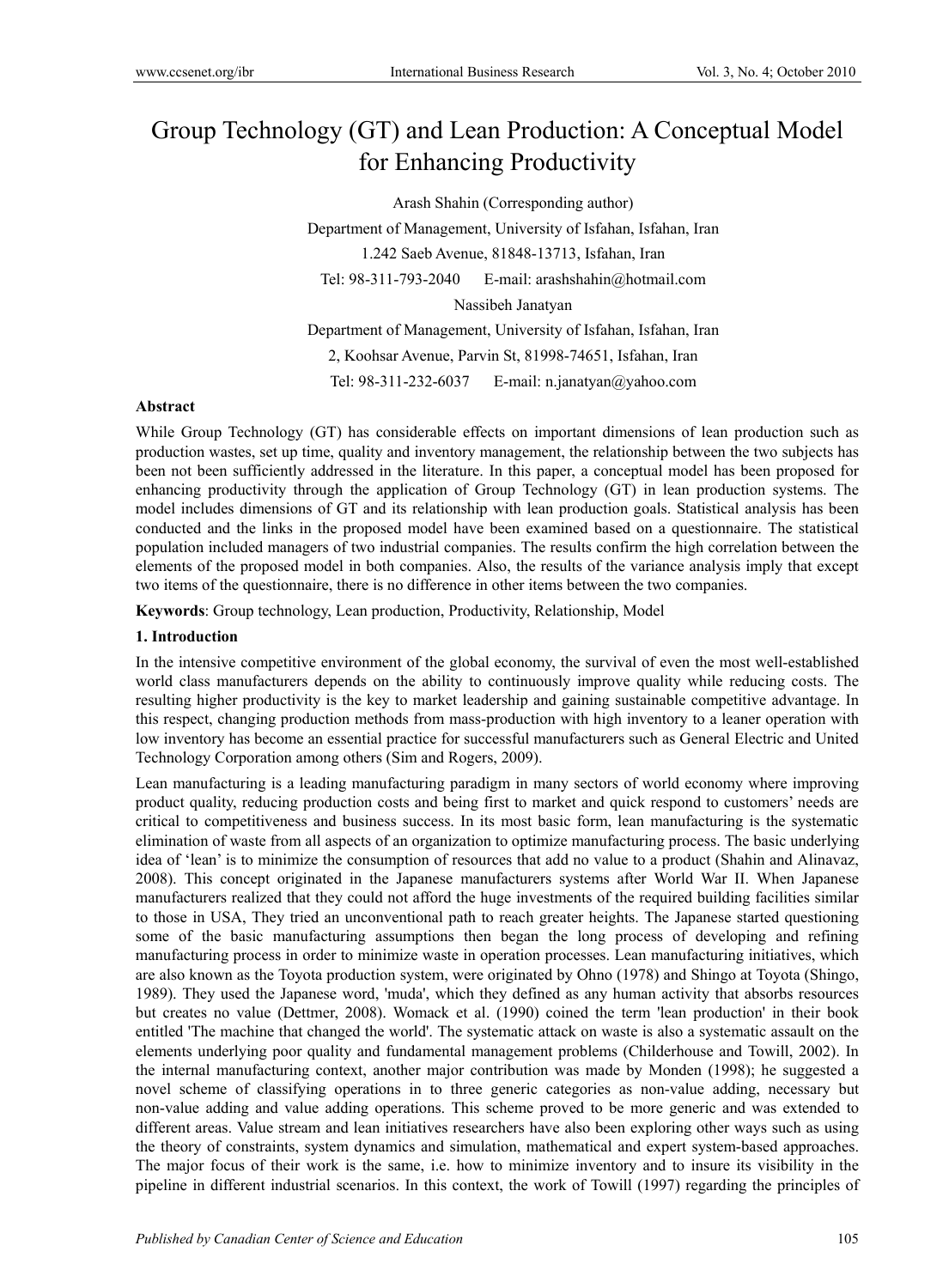good practice for material flow engineering and system design methodologies seems important. Another important work by Towill (1997) regarding the design principles of supply chains is also considerable (Seth and Gupta, 2005). Decades ago, the lean production concept (Womack et al., 1990; Shingo, 1989) was viewed as a counter-intuitive alternative to traditional manufacturing models (Hayes and Pisano, 1994). Today it is arguably the paradigm for operations and its influence can be found in a wide range of manufacturing and service strategies (Womack and Jones, 1996). Yet, despite its pre-eminence, the lean production model and the research that informed it, raised a number of theoretical and methodological concerns (Williams et al., 1992). Some authors have made attempts to define the concept (e.g. Lewis, 2000; Hines et al., 2004), while others have risen the question of whether the concept is clearly defined (Petersen, 2009). Forza in 1996 highlighted the differences of work organization in lean production and traditional plants. Lewis (2000) suggested that being 'lean' can curtail the firm's ability to achieve long-term flexibility and sustainable competitive advantage. Spithoven (2001) discussed the relation between lean production and disability and he claimed that the lean production appears to be more stressful than production in a traditional firm. This possibly influenced the rise of disability in the 1980s and 1990s. In 2003, the environmental protection agency had a research on lean manufacturing and the environment and had recommendations for leverage of better environmental performance. Seth and Gupa (2005) noticed the application of value stream mapping for lean operations and cycle time reduction. Black (2007) suggested four design rules for implementing the Toyota production system or what is now known worldwide as lean production. Shewchuk (2007) described the characteristics of lean production and proposed worker allocation algorithm in lean U-shaped production line to provide optimal solution. Fullerton and Wempe (2009) examined how utilization of non-financial manufacturing performance measures impacts the lean manufacturing/financial performance relationship. The results provided substantial evidence that utilization of this method mediates the relationship between lean manufacturing and financial performance. Riezebos et al. (2009) reviewed the role of IT in achieving the principles of Lean Production, which included the use of IT in production logistics, computer-aided production management systems and advanced plant maintenance. Petersen (2009) investigated the definition of lean production and the methods and goals associated with the subject as well as how it differs from other popular management concepts.

Recently, manufacturer problems (stagnation, energy crisis, pollution, skillful labors, rapid changes in product design and technical innovation) lead the production systems to eliminate redundancies, reduce waste and increase productivity and enhance their manufacturing performance. The development of manufacturing systems and changes and variety of customers' interests, push companies to produce various products with high capacities. Therefore, manufacturing systems must be changed from job shop and mass production systems to new systems. In this respect, many manufacturing companies have noticed the effectiveness of 'Group Technology (GT)'. It is the best production system to produce various products in large amounts with high productivity (Ham et al., 1985). This subject is a process based philosophy with the principle of similar processing of similar products (Askin and Standridge, 1993). In 1925, Flanders described the application of product oriented department in manufacturing standard product with less transportation and Snead (1989) assumed it was the beginning of GT application. Burbridge (1975) developed a systematic approach on the basis of classifying work pieces and similar pieces in standard similar processes (Askin and Standridge, 1993). Several examples of applying GT to production scheduling can be found in the literature. Oliff and Burch (1985) attempted to reduce product changeover costs that were highly sequence dependent by grouping products into families. Using these groups they successfully reduced changeovers between product families and machine set-up costs. Miller (1991) used it in developing an aggregate production and distribution planning model. Hubbard et al. (1992) incorporated GT into the process flow scheduling technique to guide production of a high-volume repetitive manufacturing system. Additionally, Prasad and Bhadury (1993) applied GT to grouping jobs into families based on the jobs' tool requirements. They reported that the implementation of GT would result in a 16.5 percent improvement in the utilization of the machining centre Al-Salti and Statham (1994) investigated an effective procedure for estimating the process parameters, using historical data from similar components and based on the GT principle. The methodology involved the determination of component code number, family formation, retrieving data, and estimating process parameters. Cheng et al. (1995) formulated a 0-1 quadratic model for producing machine cells and a criterion for forming corresponding part families for GT. Their methodology allows for multiple copies of machine types for which a two-stage procedure was proposed and computational experience of the procedure was reported.

Zhu et al. (1997) described the application of GT in scheduling industrial bag production in a woven products division of a bag manufacturer. This study addressed a new application area of GT which led to a better solution of labor assignments and provided management with valuable information essential to the development of a strategic competitive advantage. Santos and Arauojr (2003) proposed a computational implementation of the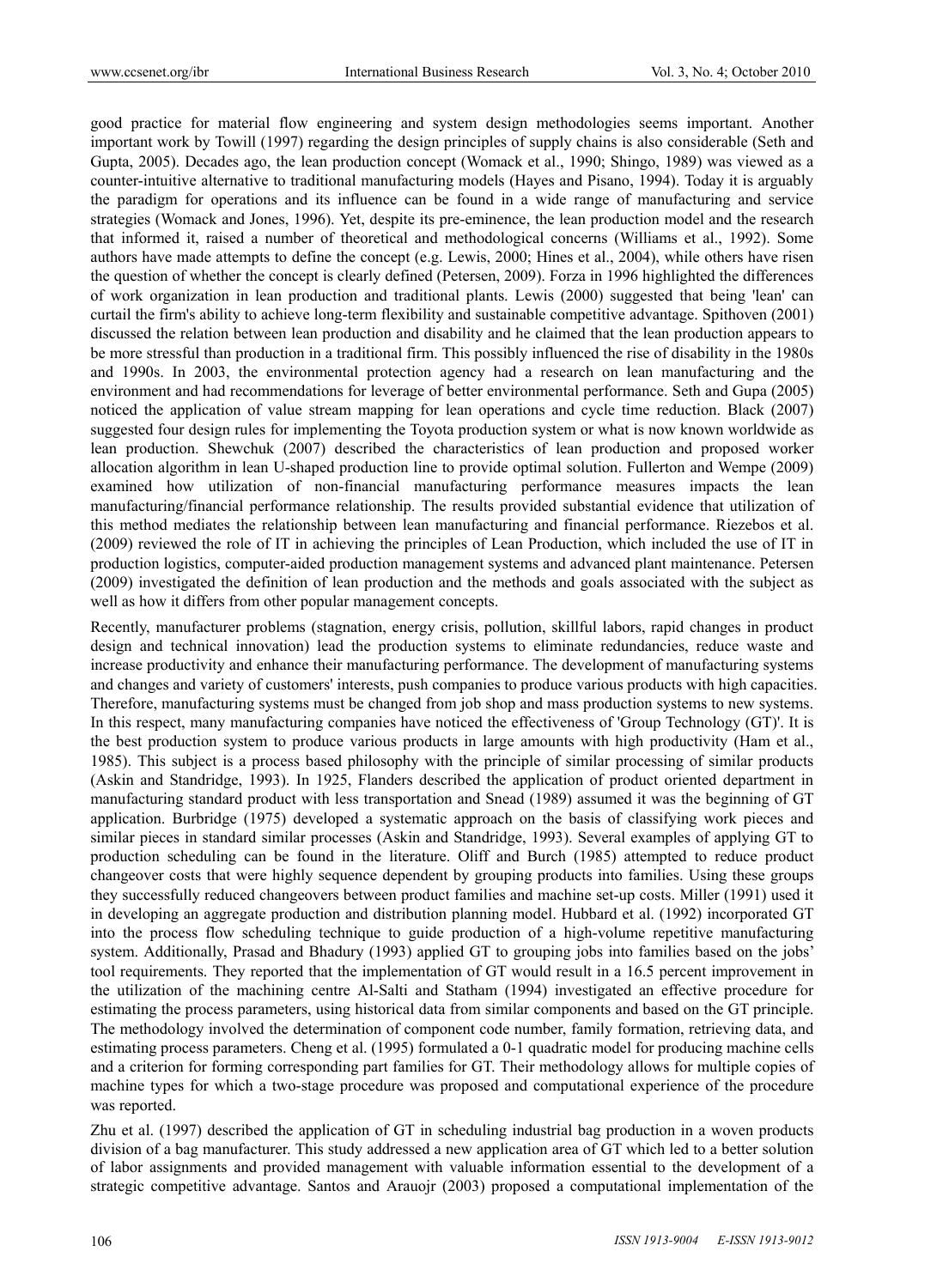production flow analysis for GT, called 'GroupTech'. Nomden and Van der Zee (2008) proposed Cellular manufacturing (CM) as an application of Group Technology (GT), and assumed physical groupings of machines, each grouping or cell being dedicated to the manufacturing of a product family. The similarities in manufacturing requirements for members of a product family lead to reduced set-ups, less material handling, and more (Burbidge,1975). It is important to add that clarified Virtual Cellular manufacturing (VCM), for functional layout settings where a conversion to Cellular manufacturing (CM). However, instead of a physical re-allocation of machines, CM-VCM aims to reduce set-up times by grouping similar jobs in production planning and control.

Considering the literature review, it is concluded that it seems most of investigations assume GT and CM as synonyms. Although in such resources, CM is addressed as a technique of lean manufacturing, it also seems to be one of the principles of GT is described as physical groupings of machines, each grouping or cell being dedicated to the manufacturing of a product family (Nomden and Van der Zee, 2008).

The aim of this paper is to address how GT can assist managers to achieve lean production goals. For this purpose, in the following, the dimensions of GT and its relationship with lean production goals are demonstrated. A new model is then proposed in which the interrelationships between the elements of the two subjects are addressed. The proposed model is also examined in two companies using a questionnaire and finally the results are discussed and final remarks and future research opportunities are addressed.

# **2. Lean production**

There is no agreement upon definition of lean that could be found in the reviewed literature, and the formulations of the overall purpose of the subject are divergent. Discomforting as this may seem for lean proponents, there seems to be quite good agreement on the characteristics that define the concept, leading to the conclusion that the concept is defined in operational terms alone. However, formulating a definition that captures all the dimensions of lean is a formidable challenge (Pettersen, 2009). Inspiring by waste elimination concepts developed by Henry Ford in the early 1900s, Toyota created an organizational culture focused on the systematic identification and elimination of all waste from the manufacturing process. In the lean context, waste was viewed as any activity that does not lead directly to creating the product or service a customer wants. It is important to note that in many industrial processes, such "non-value added " activity can comprise more than ninety percent of the total activity as a result of time spent waiting, unnecessary "touches" of the product, overproduction, wasted movement, inefficient use of material, energy and other factors. The terms "lean production" or "minimum workshop", as Ohno (1978) states, are inspired by the fact that the lean model requires less stock, less space, less movement of material, less time to set up the machinery, a smaller workforce, fewer computer systems and more frugal technology. As well as responding to the need to be cost effective, this characteristic also constitutes a general principle that inspires a philosophy of essentiality and makes every superfluous element seem wasteful.

# *2.1. Lean production objectives and benefits*

The most frequently mentioned characteristics of lean in the literature review are stated as setup time reduction; continuous improvement; failure prevention (Poka Yoke); and production leveling or heijunka (Shahin and Alinavaz, 2008). According to Seth and Gupta (2005), "The goal of lean manufacturing is to reduce waste in human effort, inventory, time to market and manufacturing space to become highly responsive to customer demand while producing quality products in the most efficient and economical manner". Lean manufacturing results could include reduced inventory level (raw material, work in progress, finished product); decreased material usage (product inputs, including energy, water, metals, etc.); optimized equipment (capital equipment for direct production and support purposes); reduced need for factory facilities (physical infrastructure primarily in the form of building and associated material demands); increased production velocity (the time required to process a product from initial raw material to delivery to a consumer); enhanced production flexibility (the ability to alter or reconfigure products and processes rapidly to adjust to customer needs and changing market circumstances); and reduced complexity (complicated products and processes that increase opportunities for variation and error). Also, lean implementation consistently fosters changes in organizational culture through characteristics such as a continual improvement culture focused on identifying and eliminating waste throughout the production process; employee involvement in continual improvement and problem-solving; operations-based focus of activity and involvement; a metrics-driven operational setting that emphasizes rapid performance feedback and leading indicators; supply chain investment to improve enterprise-wide performance; and a whole systems view and thinking for optimizing performance. Lean methods typically target eight types of waste (Muda). These include defects; waiting; unnecessary processing; over production; movement; Inventory; unused employee creativity; and complexity.

# *2.2. Lean production principles*

The lean production model relates manufacturing performance advantage to adherence to three key principles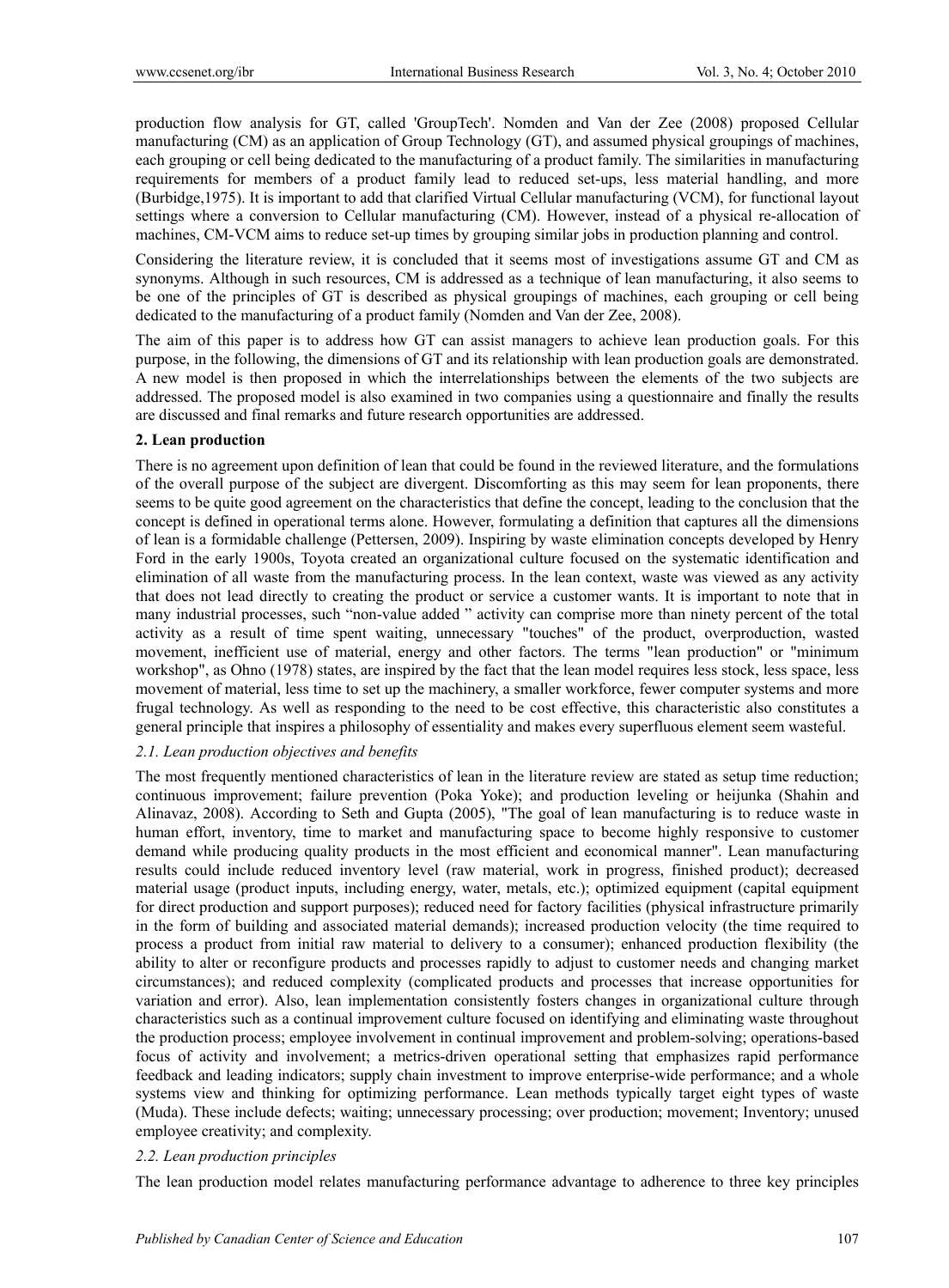(Womack et al., 1990; Womack and Jones, 1996):

- i) Improving flow of material and information across business functions;
- ii) An emphasis on customer pull rather than organization push (enabled on the shop floor with Kanban); and
- iii) A commitment to continuous improvement enabled by people development.

As an evidence of the paradigmatic nature of lean production, it is interesting to note how these originally counter-intuitive principles have become main stream managerial concerns. Yet, beyond these general rules, the definition of lean production is actually rather vague and confused. Attempts to empirically assess progress toward lean production have been forced to develop metrics linking together a wide variety of tools and techniques, many based on opposing principles. For example, Karlsson and Alsthrom (1996) describe 18 different elements (each with their own sub-elements) of lean production and the Andersen Consulting (1993) Lean Enterprise Research required firms to fill in a questionnaire that typically took five-and-a-half-days of managerial time to complete (Oliver et al., 1996). If no improvement technique is excluded, then defining what actually constitutes the lean production process becomes extremely difficult.

## **3. Group Technology (GT)**

Group Technology (GT) is a processing philosophy based on the principle that similar products should be processed similarly (Askin and Standridge, 1993). The basic idea of GT is to decompose a manufacturing system into subsystems. It reduces (Kusiak, 1990) production lead time; work-in process; labor; tooling; rework; scrap material; set-up time; delivery time; and paper work. The idea behind GT is to improve efficiencies by exploiting similarities. The application of GT influences time power of operation, WIP inventory, material handling, job satisfaction, jig and fixture, set up time, required space, quality, finished product and labor cost (Wemmer and Hyer, 1998). This concept has been successfully employed in cellular manufacturing in which, parts with similar processing requirements are identified and grouped into part families, and then machines with different processing capacities are placed within a cell (Kusiak, 1990).

#### *3.1. Principles of GT*

GT principles can be applied to a number of different areas. For example, Shafer and Ernst (1993) applied GT principles to warehousing operations. In warehousing operations, efficiency can be improved by locating closer together those stock-keeping units which have a higher probability of being picked simultaneously in the warehouse, thereby reducing the amount of time required to fill a customer order (Ham et al., 1985). In the following, some of the principles of GT are addressed.

# 3.1.1. Constitute groups of products (part family) and GT cells

Groups of product are the number of products that have the similar design characteristics or similar manufacturing processes. Grouping the products is an important step in the use of this technique. Four main methods for grouping products include manual/visual search; nomenclatures/functions; production flow analysis and classification and coding system.

#### 3.1.2. Design conformance

One of the important and practicable benefits of GT based on proper coding system and classification is refining design information and design justification. Design conformance helps to standardize process plan; group scheduling; group tooling setup; and improve inventory purchasing requirements.

## 3.1.3. Group production

In order to constitute group production, the following steps should be taken:

i) Machine group/cell: GT allocates machines for one or more product family in order to produce similar production. The machine group layout base on the similarity of components and production process can be categorized in the following three types:

- Group Technology (GT) flow line: in this layout each of part families has almost the same production line or needs the same machines. Group Technology (GT) flow line is the most logical layout and uses the benefits of product-layout.

- Group Technology (GT) cell: in this layout the production process path for one or some part families is not similar, so it is impossible to use GT flow line. In this layout all equipment, tools and machines that are needed are gathered in a cell. The sequence of process is determined by the required operation.

- Group Technology (GT) center: this layout is similar to process layout. The design of work center is proper to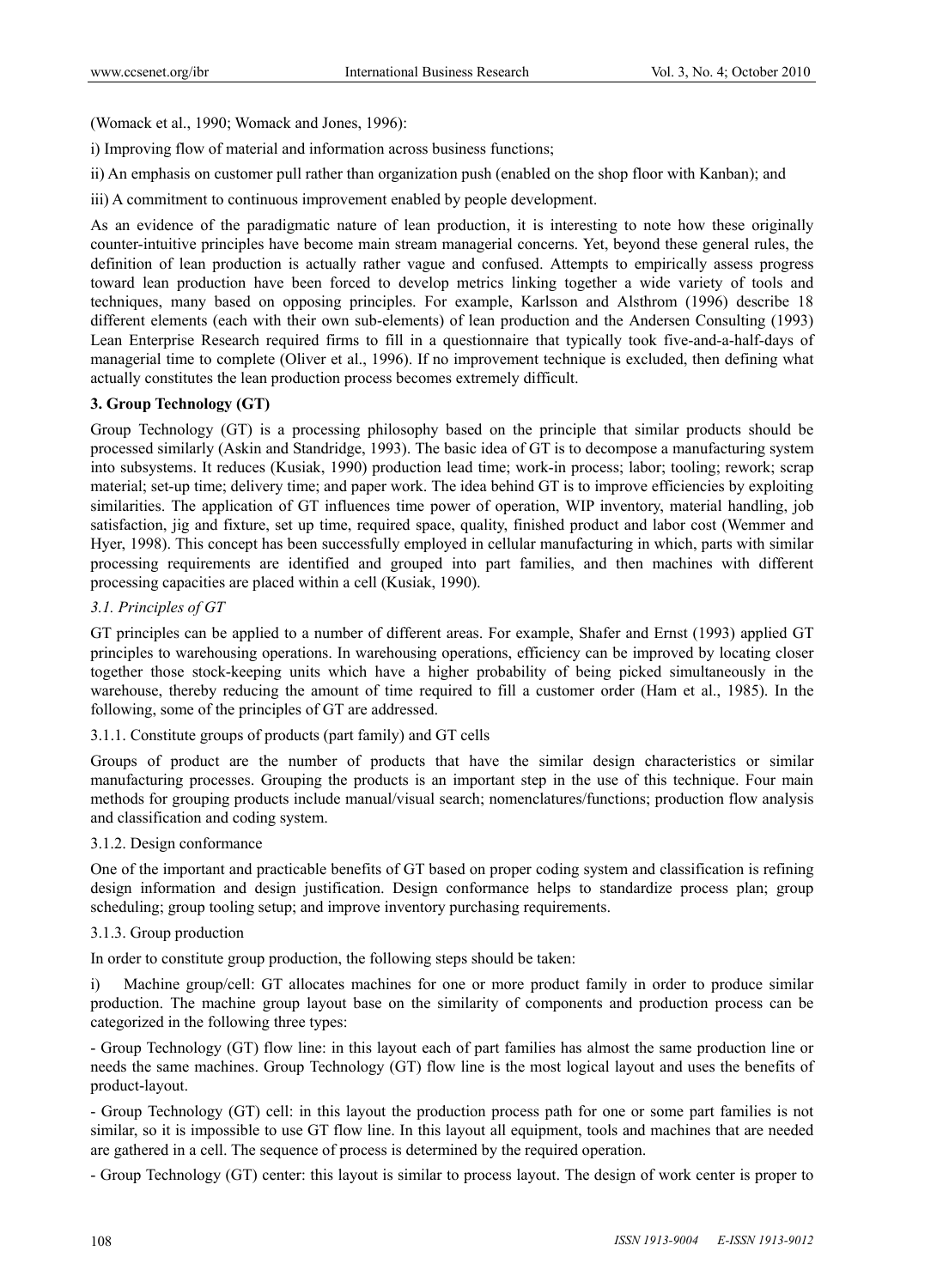produce the part family.

ii) Group tooling: For producing a part family, design group of jig and fixtures are required because of similar tools and similar setups.

iii) Numerical control and part programming: The concept of GT is related to numerical control machine and it is used in part programming. In numerical control planning, the central computer is used for coordinating between similar programming elements of one part family.

3.1.4. GT and production management

The integration of operation management and GT is necessary to enhance productivity and efficiency. Recently computer-aided design and computer-aided manufacturing (CAD/CAM) are noticed and the use of computer is developed and consequently, the role of GT in CIM is more identified. Thus, operation managers are interested in the implementation of GT in computer-aided process planning and computer-aided group scheduling. Computer-aided process planning is one of the key requirements for implementing CIM successfully. Also, GT simplifies the scheduling problems on the base of grouping products.

# **4. New methodology: A Conceptual Model for the relationship between GT and lean production**

As it was illustrated earlier, lean production as a management philosophy tries to eliminate waste (muda) and preserves value added processes in order to enhance productivity. In previous studies, researcher focused on lean production and they address the GT synonym of cellular manufacturing, but it seems that the two subjects are not similar. This paper tries to demonstrate how GT concept and its processes can lead to lean production (eliminate waste) and finally to productivity improvement.

For this purpose, a conceptual model is proposed. This model consists of four sections:

i) GT processes: Constitute groups of products (part family), Coding system and classification, Design conformance, Group production, GT production management, and automated factory system.

ii) Intermediate variables: Identifying part family, standardize process plan, group scheduling , group tooling set up, improve inventory purchasing requirement, cellular manufacturing, use of CAD-CAM, and use of DNC-CNC. The secondary intermediate variables are power of operation, WIP inventory, material handling, use of jig and fixtures, set up time, required space and quality.

iii) Lean production wastes: power of operation, inventory, movement, complexity, waiting, unnecessary process and defect.

iv) Lean production goals: in lean production systems the main aim is to reduce the wastes and costs to achieve higher productivity.

The new methodology is developed based on the reviewed literature and according to the following three impacts of GT on lean production.

i) The role of part family (grouping, classifying and coding) in lean manufacturing system

Constituting groups of products and GT cells according to similar characteristics of design such as shape, dimension, material and process of production, classifying and coding provides the basis for identifying the products rapidly in systems and this grouping reduces the time of preparing, storing, takt time, lead time and empowers the operation process to decrease over production. Reduction of over production in turn influences waste in lean production and enhances productivity as it is illustrated in Figure 1 (+ and – denote increase and decrease, respectively).

ii) The role of design conformance in lean manufacturing system

After grouping the products and constituting part families, an important step is reviewing the design and refining the design information and justifying the design. Design conformance includes standardizing process plan, scheduling for groups of products, grouping tools, equipments and improving inventory purchasing requirements. These tasks can decrease time, work in process inventories, material handling and increase the power of operation. Group scheduling can reduce the time of process (lead time and takt time) by grouping tools; and equipments and applying proper jig and fixtures to part family can reduce set up time. These two events can diminish and eliminate extra movements, redundancies or unnecessary process and finally leads to designing jig and fixtures in a way that makes the work easy for labor and avoids complexity in the system, improve inventory purchasing requirements, decrease the size of batch material and required space in system, which in turn reduce further inventories, complexity, extra movement and redundancies as wastes in a lean production systems. However, if the addressed elements could be reduced, the productivity of system will increase. This is illustrated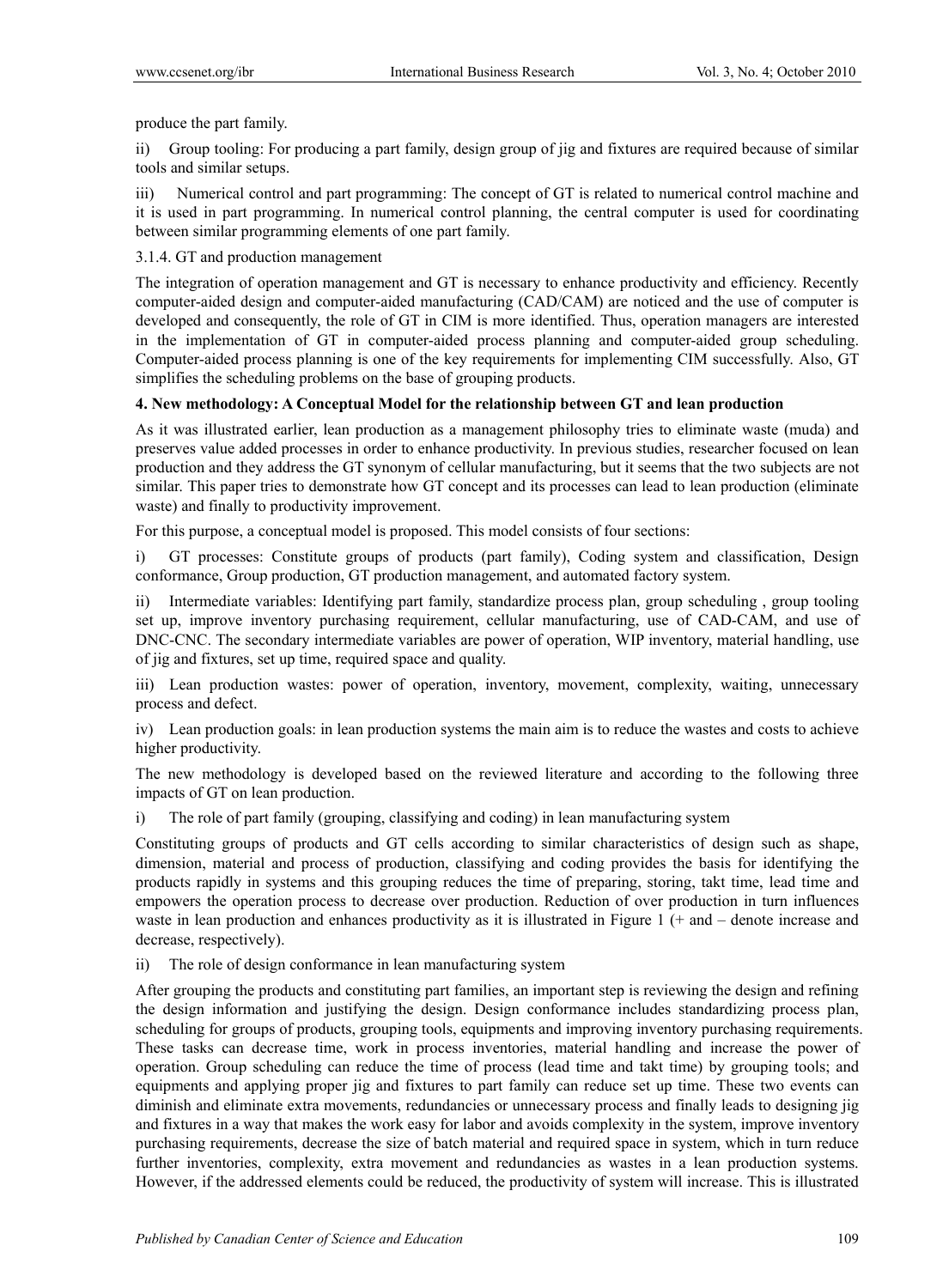in Figure 2.

iii) The role of GT management and automated factory in lean manufacturing system

Computers could be utilized in production systems for designing, producing and managing the process which are called computer aided design (CAD) and computer aided manufacturing (CAM) or totally, computer integrated manufacturing (CIM), which is a bank of computerized information that consists of design, production and management information. CIM systems integrate computer technology and manufacturing to gain the organization's goals. Automated factory systems are increasingly using new technologies such as direct numerical control systems, computer numerical control machines that control the production processes by a central computer. These mechanisms can improve quality because of reducing defects and errors and eliminating waste in a lean production system. Figure 3 illustrates the context.

## **5. Case study**

In order to validate the proposed model, a questionnaire is designed to measure the viewpoint of industrial managers about the model (Appendix 1). The questionnaire is designed using the five point Likert scale (1: very low, 5: very high). The first 10 questions measure the relationships between GT process dimensions and intermediate factors of GT and lean production; the next four questions measure the interrelationships of intermediate factors; and finally the remaining nine questions measure the relationships between intermediate factors and lean production wastes. The validity of questionnaire is approved by a number of experts. Its reliability is calculated as 0.857 using Cronbach alpha coefficient, which is satisfactory. The questionnaire was filled by two company's managers, i.e. Gaze Seke Co. and Ghetehkaran Co. GazeSeke is a company that produces Gaz, which is a kind of sweet and has a flow shop operation and six of its managers filled the questionnaires; Ghetehkaran produces automobile pieces and has cellular manufacturing and nine of its managers filled the questionnaires. For analyzing the questionnaires, Mean values of each of the relationships are tested by one sample T-test with a t-value of 3.00. It is interesting to note that the significant value of all of the questions derived as zero, implying that all of the answers have a mean value different from 3 and more than 3 (with respect to the mean values). Table 1 presents the mean values and standard deviations with a confidence level of 95 percent.

# **6. Discussion**

According to the theoretical and empirical results of this research, it is argued that productivity of lean manufacturing systems will be improved if the system reduces its waste and none added value processes. On the other hand, in GT, the philosophy is to divide systems in to subsystems. The conceptual model emphasizes on the fact that in manufacturing systems, GT constitutes groups of products in to part families, classifying and coding the part families, designing the process of similar part families and consequently classifying tools, machines, equipments that lead to designing and preparing the customized jig and fixtures for similar part families. Cellular manufacturing is a kind of layout that may be used in GT systems and as it is stated before, this kind of layout is one of the tools and methods of lean production systems. Recently, the use of computers in production systems has become prevalent and the role of GT in computer aided process planning (CIM) is more recognized, so production managers are interested in using it in CIM. The last step of GT is to developing and extending the use of industrial robots, center machining, CNC, DNC, micro processors and etc. to lead the production systems into integrated computerized systems. On the other hand, the foundation of automated factory systems is on cellular manufacturing and grouping the systems.

The proposed model tries to illustrate the relationship of GT and lean production systems with the fact in mind that such synergy will diminish wastes and redundancies. The model was validated using a questionnaire and the results were presented in Tables 1 and 2. The results imply that all of the mean values are higher than the median (i.e., 3) considering 0.95 level of confidence, denoting a high relationship between the two subjects. The derived values are highlighted in Figure 4.

According to Figure 5, the highest Mean-value is 4.46, which is related to the second question, i.e. coding system and classification on fast identifying if part family. Also, the lowest mean value is 3.46, which is related to question 15, i.e. increasing the power of operation to decrease over production and it declares the fact that managers believe the effect of increasing the power of operation to decrease over production is less than other parts of proposed model. Another statistical analysis is related to variance analysis of two groups of managers in the two companies (Gaze Seke Co. and Ghetehkaran Co.). The results imply that for all of the questions except question 12 and question 15, there is not significant difference between two groups of managers. This fact may refer to their similarity in flow shop production, variety of product types and lot size of their production. As it is addressed, the significant value of question 12, i.e. use of cellular manufacturing to decrease set up time is less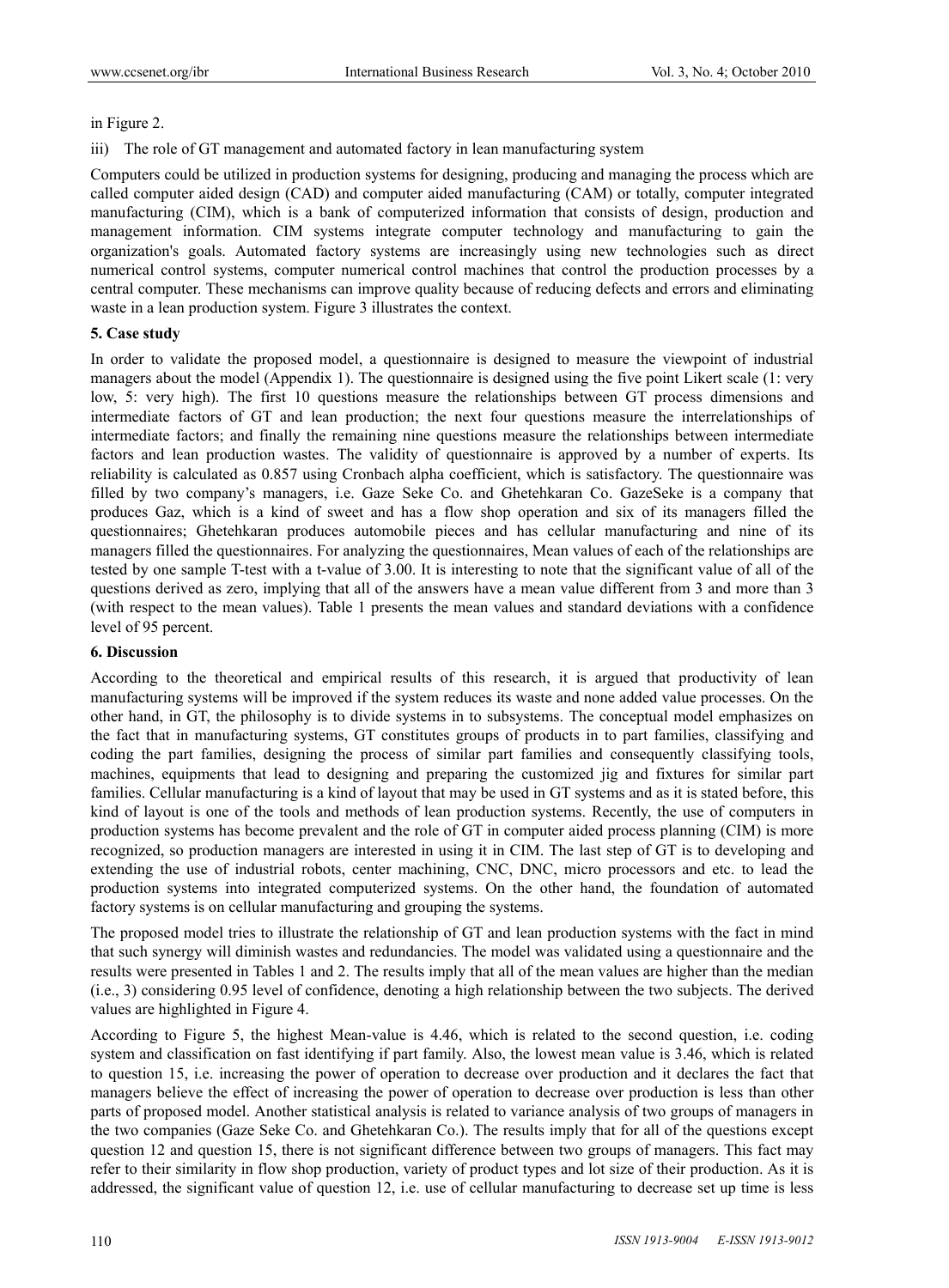than 0.05, which means there is a difference in the viewpoints of the two groups of respondents. This result may be due to the different processes of two companies; in Gaze Seke Co. the raw material of most types of products are the same and the process of production is similar, but in Ghetehkaran, the process of production is different from one product to another. The significant value of question 15 is also less than 0.05, which highlights a difference in viewpoint of the two groups of respondents. It may be due to limitations of the process of production in Gaze Seke Co. In this company, over production is inevitable, because of the special process of Gaz manufacturing. It is important to note that question 15 has the least mean value. Consequently, the relation of power of operation and over production needs more investigation and research.

However, this research may have some limitations. For instance, as it was mentioned in the literature review, GT is applied for operation systems with multi products and lot size. Therefore, the proposed model should be further examined in other companies with more than one product system, although the model seems to be applicable for multi product systems with lot size. Although the model emphasizes on the application of GT for enhancing productivity, it does not indicate the amount of productivity increase. The model does not offer any approach for measuring the production changes, while applying GT processes. In GT, the philosophy is to divide systems in to subsystems and it refers to all systems of the organization. The proposed model is concentrated on operational systems, but it can be extended into other parts and systems of organization such as financial, administration, research and development, information systems, etc.

# **7. Conclusions**

This paper demonstrated the dimensions of GT and its relationship with lean production goals. In fact, an attempt was made to address how GT can help manufacturing systems to achieve lean production goals. A conceptual model was also proposed for the relationship between the two subjects. In order to examine the links of the model, a questionnaire was designed and filled by managers of two companies. The two companies were Gaze Seke and Ghetehkaran. Data analysis approved the high relationship between the dimensions of the proposed model. The variance analysis also addressed no difference between the two groups of respondents except for two questions.

Although researchers focused on lean production and they address the GT synonym of cellular manufacturing, it seems that the two subjects are not similar. The paper emphasized on GT and its processes to achieve lean production and productivity improvement. GT has many effects on production wastes; particularly it can improve set up time, quality, inventory management, jig and fixtures in order to decrease waiting time, defects, inventory and over production.

This paper focused on the two subjects of GT and lean production and their linkage to enhance productivity but it didn't indicate that how much GT can improve the productivity and lean production goals. It is important to note that the proposed model does not offer any measurement approach for measuring the effects of variables on productivity. The proposed model is applied for manufacturing systems and particularly for mass production. Since the model is applied for manufacturing systems, it is highly recommended to be customized and implemented in other organizations such as service companies. Identifying indicators for measuring the amount of increase in productivity is recommended for future studies. Also, the relationship of power of operation and over production which was indicated in the model needs more investigation.

# **References**

Al-Salti, M. & Statham, A. (1994). The Application of Group Technology Concept for Implementing SPC in Small Batch Manufacture. *International Journal of Quality & Reliability Management*, 11(4), 64-76.

Andersen Consulting (1993). *The Lean Enterprise Benchmarking Project Report*. London: Andersen Consulting.

Askin, R. & Standridge, C. (1993). *Modeling and analysis of manufacturing systems*. New York, NY: John Wiley.

Black, J. (2007). Design rules for implementing the Toyota production system. *International Journal of Production Research*, 45(16), 3639-3664.

Burbidge, J. (1975). *Production flow analysis for planning group technology*. New York, NY: John Wiley & Sons.

Cheng, C., Goh, C. & Lee, A. (1995). A two stage procedure for designing a group technology system. *International Journal of Operations & Production Management*. 15(6), 41-50.

Childerhouse, D. & Towill, R. (2002). Analysis of the factors affecting real world value steam performance. *International Journal of Production Research*, 40(15), 3499-3518.

Dettmer, W. (2008). *Beyond lean manufacturing: combing lean and the theory of constrain for higher performance*. USA: Port Angeles.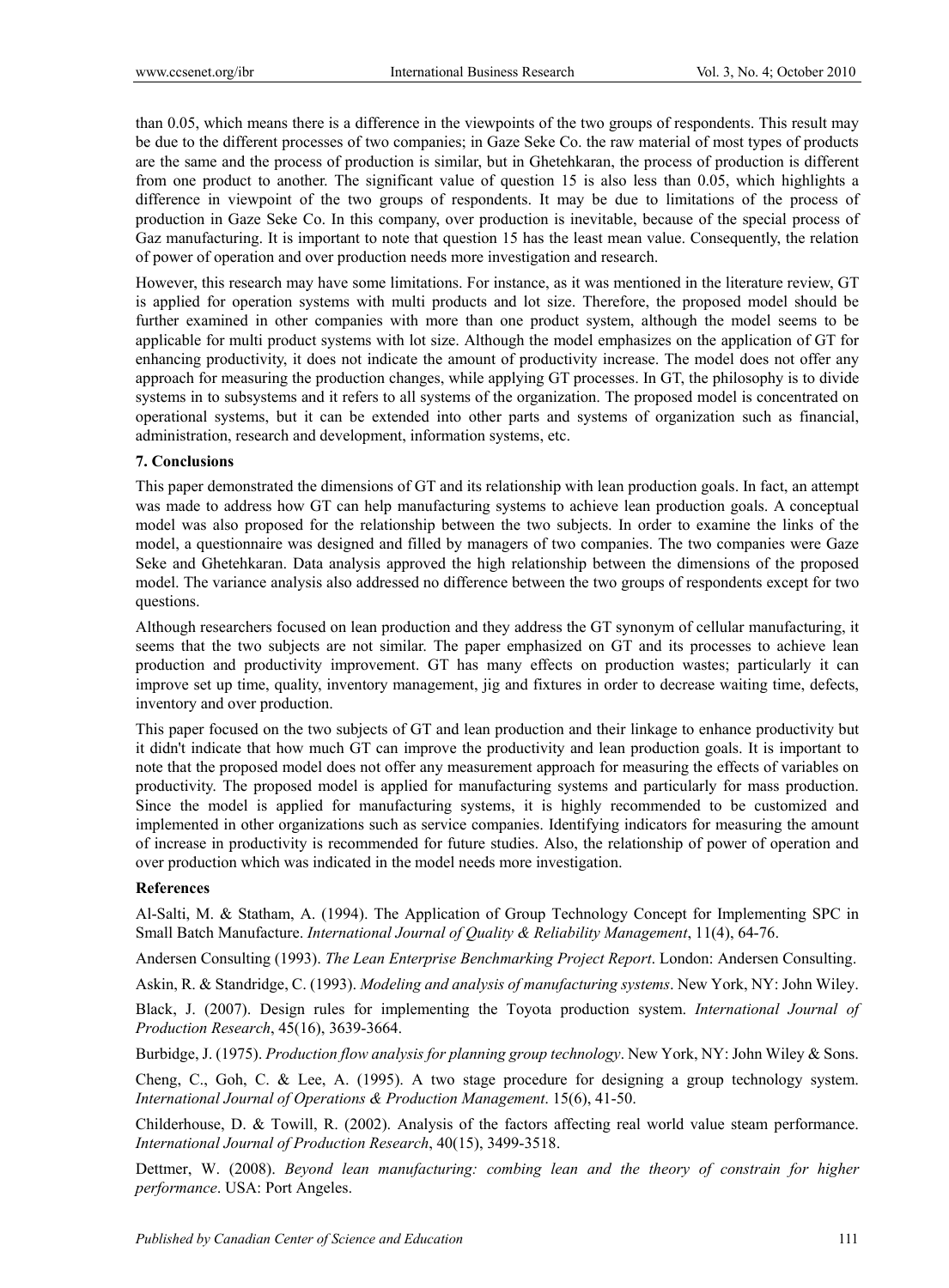Flanders, R. (1925). *Design manufacture and production control of standard machine*. New York, NY: ASME transactions.

Forza, C. (1996). Work organization in lean production and traditional plants What are the differences? *International Journal of Operations & Production Management*, 16(2), 42-62.

Fullerton, R. & Wempe, W. (2009). lean manufacturing nonfinancial performance. *International Journal of Operations & Production Management*. 29(3), 214-240.

Ham, I., Hitomi, K. & Yoshida, T. (1985). *Group technology application to production management*. Nijhoff, EN: kluwer.

Hayes, R.H. & Pisano, G.P. (1994). "Beyond world-class – the new manufacturing strategy.", Harvard Business Review, Vol.72, No.1, pp. 77-86.

Hines, P., Holweg, M. & Rich, N. (2004). Learning to evolve: a review of contemporary lean thinking. *International Journal of Operations & Production Management*, 24(10), 994-1011.

Hubbard, D.T., Taylor, S.G. & Bolander, S.F. (1992). Process flow scheduling in a high volume repetitive manufacturing environment. *Production & Inventory Management Journal*, 33(4), 21-26.

Karlsson, C. & Alsthrom, P. (1996). Assessing changes towards lean production. *International Journal of Production & Operations Management*, 16(2), 24-41.

Kusiak, A. (1990). *Intelligent Manufacturing Systems*. Englewood Cliffs, NJ: Prentice-Hall.

Lewis, M. (2000). Lean production and sustainable competitive advantage. *International Journal of Operations & Production Management*, 20(8), 959-978.

Miller, T. (1991). Integrating current end-item inventory conditions into optimization-based long-run aggregate production and distribution planning. *Production & Inventory Management Journal*, 32(4), 74-80.

Monden, Y. (1998). *Toyota production system: An integrated approach to just in time*. Norcross, GA: Engineering and Management Press.

Nomden, G. & Zee, D. (2008). Virtual cellular manufacturing: Configuring routing flexibility. *International journal of Production Economics*, 112(1), 439–451.

Ohno, T. (1978). *Toyota Production System*. Cambridge: Productivity Press.

Oliff, M.D. & Burch, E.E. (1985). Multiproduct production scheduling at Owens Corning Fiberglass. *Interfaces*, 15(5), 25-34.

Oliver, N., Delbridge, R. & Lowe, J. (1996). The European auto components industry: manufacturing performance and practice. *International Journal of Production & Operations Management*. 16(11), 85-97.

Pettersen, J. (2009). Defining lean production: some conceptual and practical issues. *The TQM Journal*, 21(2), 127-142.

Prasad, T. & Bhadury, B. (1993). Productivity improvement of a machining center. *Production & Inventory Management Journal*, 34(3), 20-35.

Riezebos, J., Klingenberg, W. & Hicks, C. (2009). Lean Production and information technology: Connection or contradiction? *Computers in Industry*, 60, 237–247.

Santos, N. & Araujo, L. (2003). Computational system for Group Technology-PFA case study. *Integrated Manufacturing Systems*, 14(2), 138-152.

Seth, D. & Gupta, V. (2005). Application of value stream mapping for lean operation: an Indian case study. *Production Planning & Control*, 16(1), 44-59.

Shafer, S.M. & Ernst, R. (1993). Applying group technology principles to warehousing operations. *Journal of Purchasing & Materials Management*, Spring, 39-42.

Shahin, A. & Alinavaz, M. (2008). Integrative approaches and frameworks of lean Six Sigma: a literature perspective. *International Journal of Process Management & Benchmarking*, 2(4), 323-337.

Shewchuk, J. (2007). Worker allocation in lean u-shaped production line. *International Journal of Production Research*, 1(1), 1-18.

Shingo, S. (1989). *A study of the Toyota production system from an industrial engineering view point*. Cambridge MA: Productivity Press.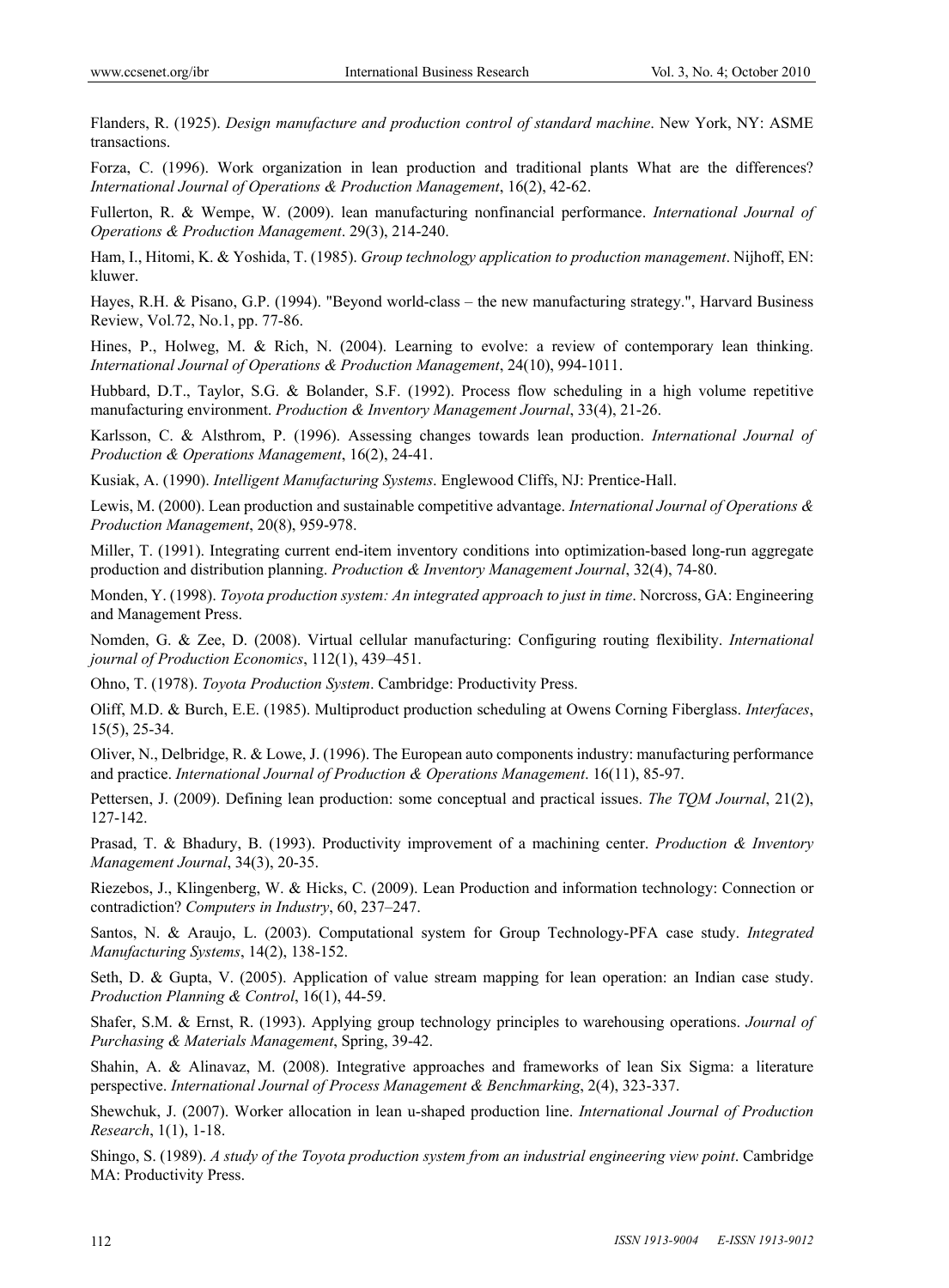Sim, K. & Rogers, J. (2009). Implementing lean production systems: barriers to change. *Management Research News*, 32(1), 37-49.

Snead, C. (1989). *Group Technology: foundation for competitive manufacturing*. New York, NY: van Nostrand Reinhold.

Spithoven, A. (2001). Lean production and disability. *International Journal of Social Economics*, 28(9), 725-741.

Towill, D. (1997). Forridge-principles of good practices in material flow. *Production Material & Control*, 8(7), 622-632.

Wemmer, L. & Hyer, N. (1998). Cellular manufacturing practice. *Manufacturing Engineering*, 102(3), 79-82.

Williams, K., Haslam, C., Williams, J., Cutler, T., Adcroft, A. & Johal, S. (1992). Against lean production. *Economy & Society*, 21(3), 321-354.

Womack, J., Jones, D. & Roos, D. (1990). *The Machine that Changed the World: The Triumph of Lean Production*. New York, NY: Rawson Associates.

Womack, J. & Jones, D. (1996). *Lean Thinking*. New York, NY: Simon and Schuster.

Zhu, Z., Cernich, W., Meredith, P. & Lanier, P. (1997). Scheduling customized bag production: an application of the Group Technology concept. *Industrial Management & Data Systems*, 97(1), 31–36.

Table 1. Results of one sample t-test

| Question                                                                          | Mean   | Std<br>Ouestion |                                                                               | Mean   | Std       |
|-----------------------------------------------------------------------------------|--------|-----------------|-------------------------------------------------------------------------------|--------|-----------|
|                                                                                   |        | Deviation       |                                                                               |        | Deviation |
| Constituting part family on fast<br>identifying of part family                    | 4.0667 | 0.4577          | Use of CAD-CAM<br>manufacturing on increasing<br>quality                      | 4.2000 | 0.8619    |
| Coding system and classification on<br>fast identifying of part family            | 4.4667 | 0.5164          | Use of CNC-DNC Robot on<br>increasing quality                                 | 4.0667 | 0.8837    |
| Standardizing the process on<br>decreasing WIP inventories                        | 4.0000 | 0.8452          | Increasing the power of<br>operation on decreasing over<br>production         | 3.4667 | 0.8338    |
| Group tooling set up on increasing use<br>of jig and fixtures                     | 3.7333 | 0.7037          | Decreasing WIP inventories<br>on decreasing inventories                       | 3.8000 | 0.8619    |
| Group tooling set up on decreasing set<br>up time                                 | 4.2000 | 0.6761          | Material handling on<br>decreasing inventories                                | 4.2667 | 0.7037    |
| Improving inventories on decreasing<br>required space                             | 4.4667 | 0.8338          | Reducing required space on<br>decreasing inventories                          | 3.6000 | 0.8281    |
| Improving inventories on better<br>material handling                              | 4.4000 | 0.6325          | Increasing the use of Jig and<br>Fixtures on reducing<br>movement             | 3.9333 | 0.5936    |
| Group Technology production<br>management on the use of cellular<br>manufacturing | 3.8000 | 0.6761          | Increasing the use of Jig and<br>Fixtures on reducing<br>complexity in system | 3.7333 | 0.7988    |
| Group Technology production<br>management on the use of CAD-CAM<br>manufacturing  | 3.6667 | 0.9759          | Increasing the use of Jig and<br>Fixtures on reducing<br>unnecessary process  | 4.0000 | 0.6647    |
| Automated factory system on<br>increasing the use of CNC-DNC,<br>Robot            | 4.0714 | 0.6157          | Reducing set up time on<br>reducing waiting time                              | 3.7333 | 0.8837    |
| Fast identifying of part family on<br>increasing the power of operation           | 4.1333 | 0.7432          | Increasing quality on<br>reducing defects                                     | 4.3571 | 0.9288    |
| Use of cellular manufacturing on<br>decreasing set up time                        | 3.6667 | 0.4880          |                                                                               |        |           |

Confidence level = 95 percent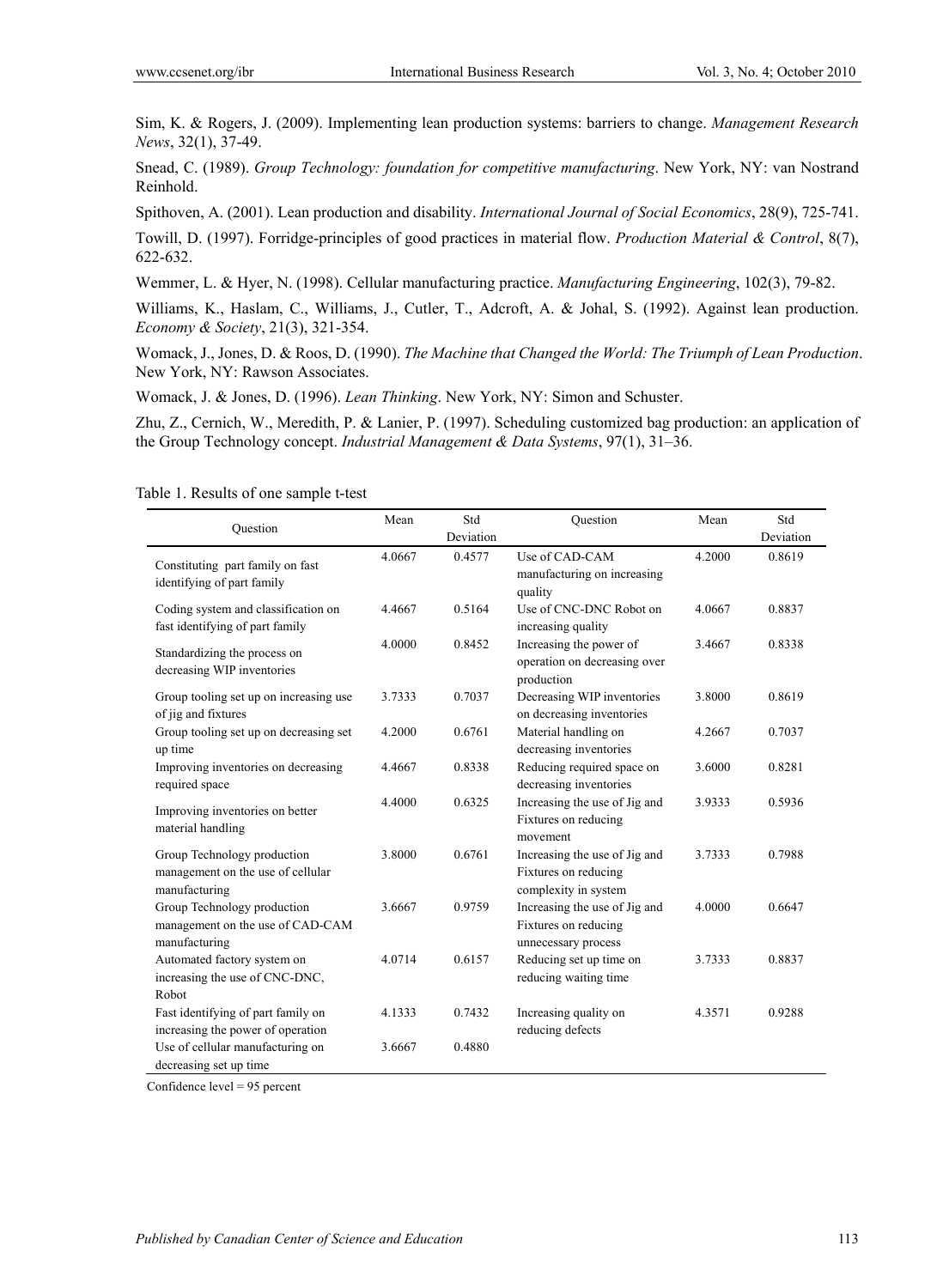| Table 2. Results of the two independent sample test for comparing the responses of the two companies |  |  |
|------------------------------------------------------------------------------------------------------|--|--|
|                                                                                                      |  |  |
|                                                                                                      |  |  |
|                                                                                                      |  |  |

| Ouestion                                                                       | Asymp. Sig | Ouestion                                                                   | Asymp. Sig |
|--------------------------------------------------------------------------------|------------|----------------------------------------------------------------------------|------------|
| Constituting part family on fast identifying<br>of part family                 | 0.060      | Use of CAD-CAM manufacturing on<br>increasing quality                      | 0.479      |
| Coding system and classification on fast<br>identifying of part family         | 0.838      | Use of CNC-DNC Robot on increasing<br>quality                              | 0.183      |
| Standardizing the process on decreasing<br>WIP inventories                     | 0.533      | Increasing the power of operation on<br>decreasing over production         | 0.005      |
| Group tooling set up on increasing use of jig<br>and fixtures                  | 0.478      | Decreasing WIP inventories on decreasing<br>inventories                    | 0.488      |
| Group tooling set up on decreasing set up<br>time                              | 0.601      | Material handling on decreasing<br>inventories                             | 0.071      |
| Improving inventories on decreasing<br>required space                          | 0.204      | Reducing required space on decreasing<br>inventories                       | 0.640      |
| Improving inventories on better material<br>handling                           | 0.188      | Increasing the use of Jig and Fixtures on<br>reducing movement             | 0.230      |
| Group Technology production management<br>on the use of cellular manufacturing | 0.069      | Increasing the use of Jig and Fixtures on<br>reducing complexity in system | 0.799      |
| Group Technology production management<br>on the use of CAD-CAM manufacturing  | 0.666      | Increasing the use of Jig and Fixtures on<br>reducing unnecessary process  | 0.421      |
| Automated factory system on increasing the<br>use of CNC-DNC, Robot            | 0.172      | Reducing set up time on reducing waiting<br>time                           | 0.319      |
| Fast identifying of part family on increasing<br>the power of operation        | 0.127      | Increasing quality on reducing defects                                     | 0.840      |
| Use of cellular manufacturing on decreasing<br>set up time                     | 0.031      |                                                                            |            |

Confidence level = 95 percent



Figure 1. The impact of part family (grouping, classifying and coding) on lean manufacturing system -Extracted and modified from Ham et al. (1985)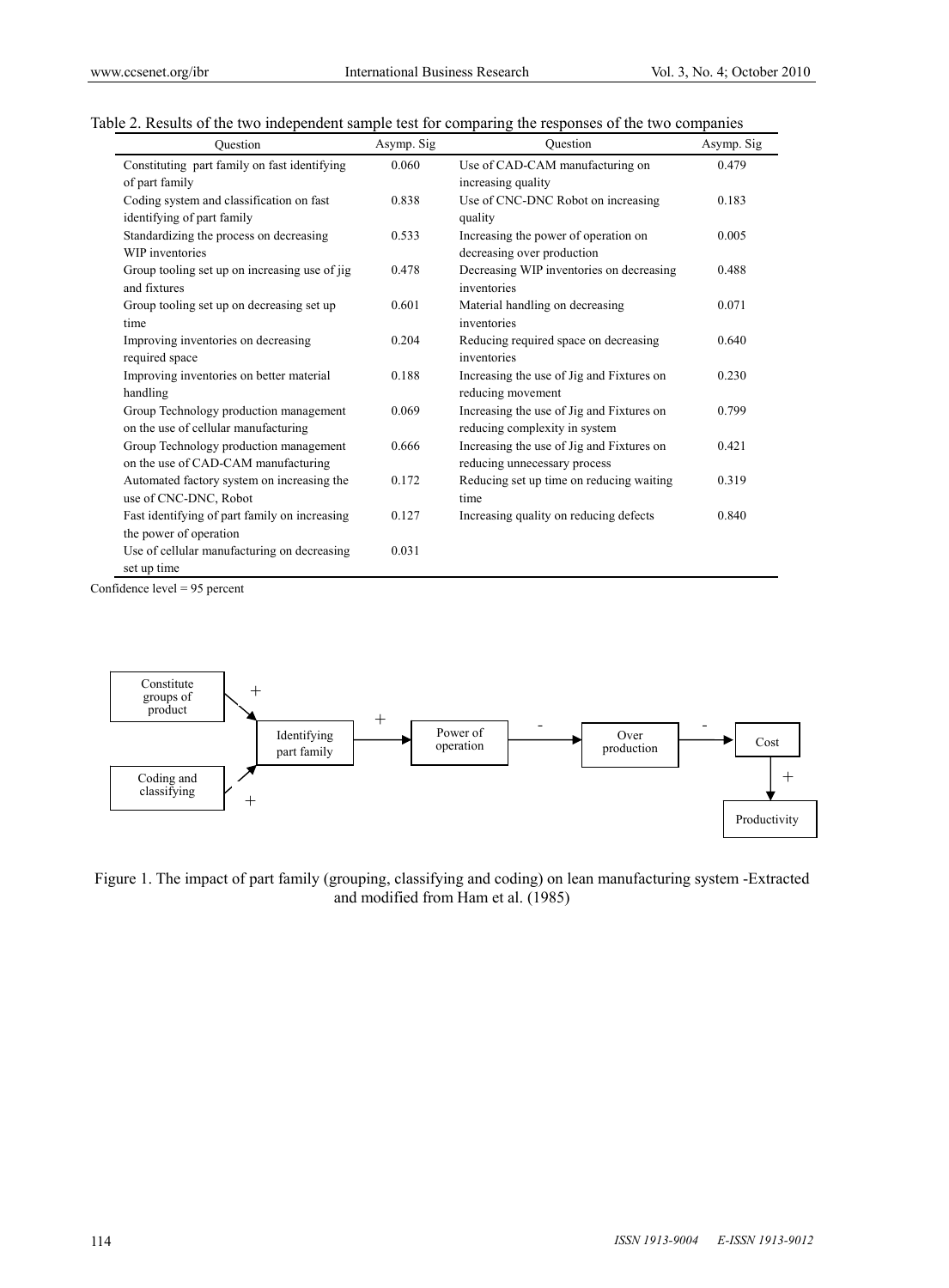

Figure 2. The impact of design conformance on lean manufacturing system-Extracted and modified from Ham et al. (1985)



Figure 3. The impact of GT management and automated factory on lean manufacturing system - Extracted and modified from Ham et al. (1985)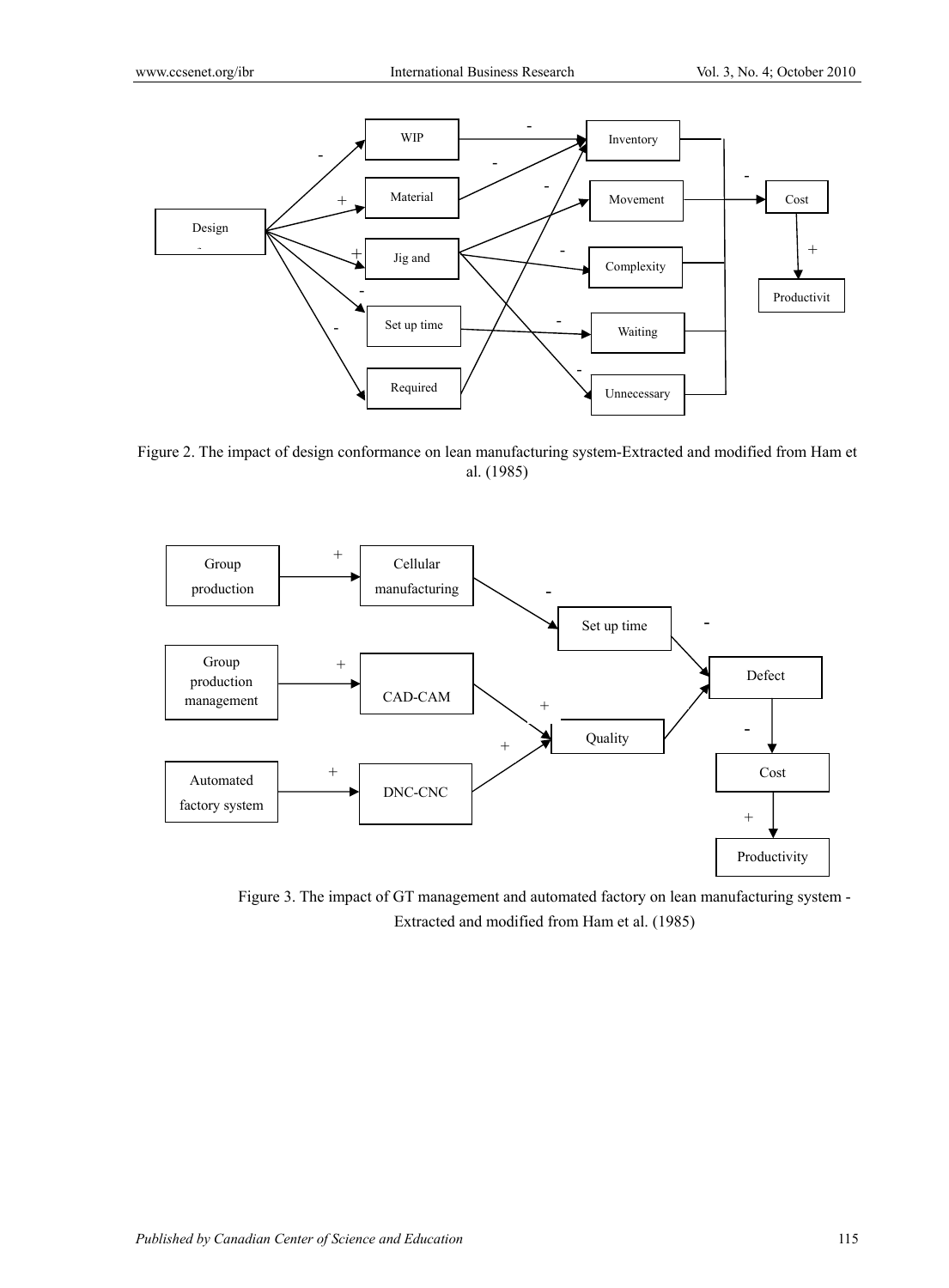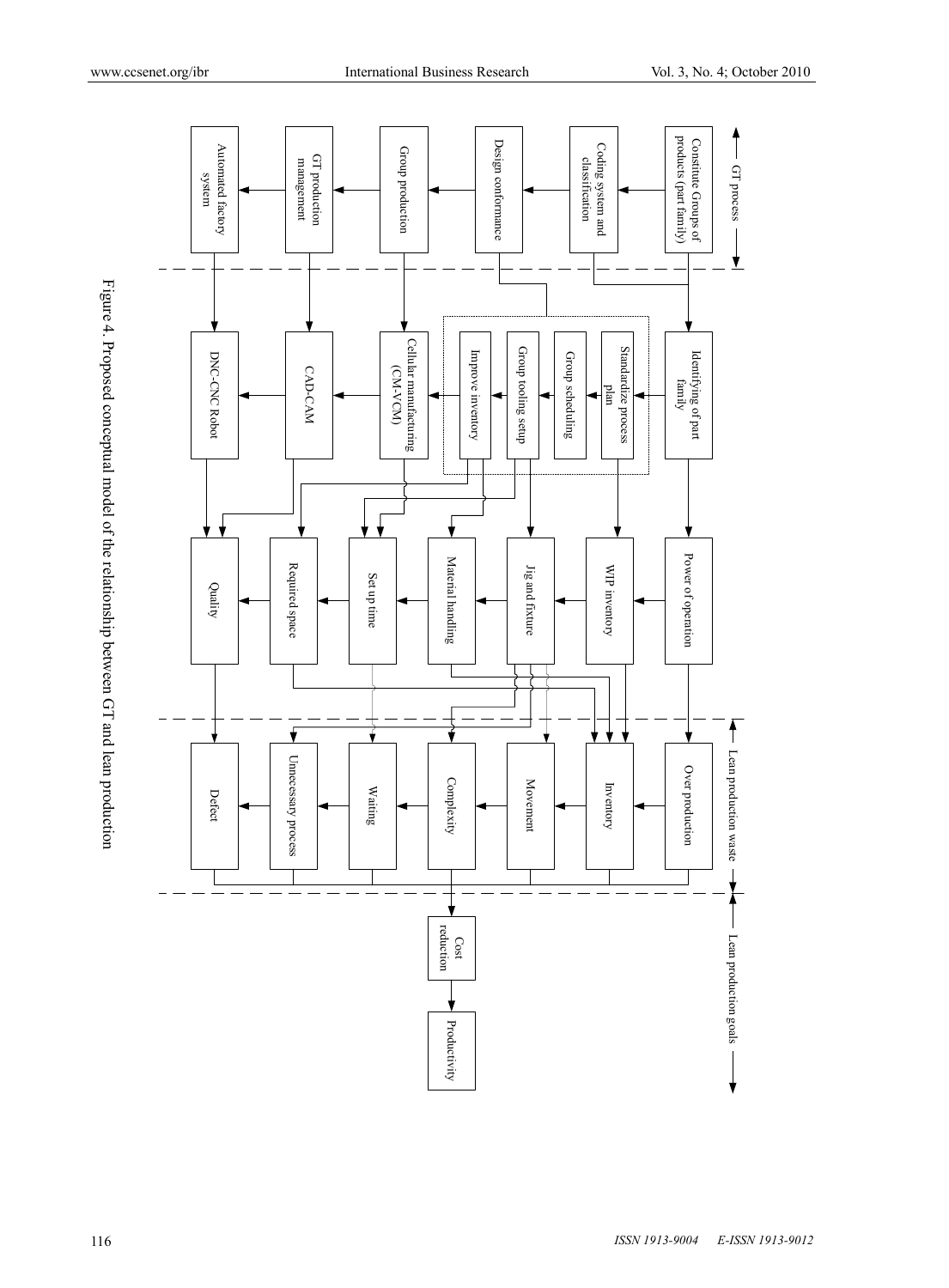